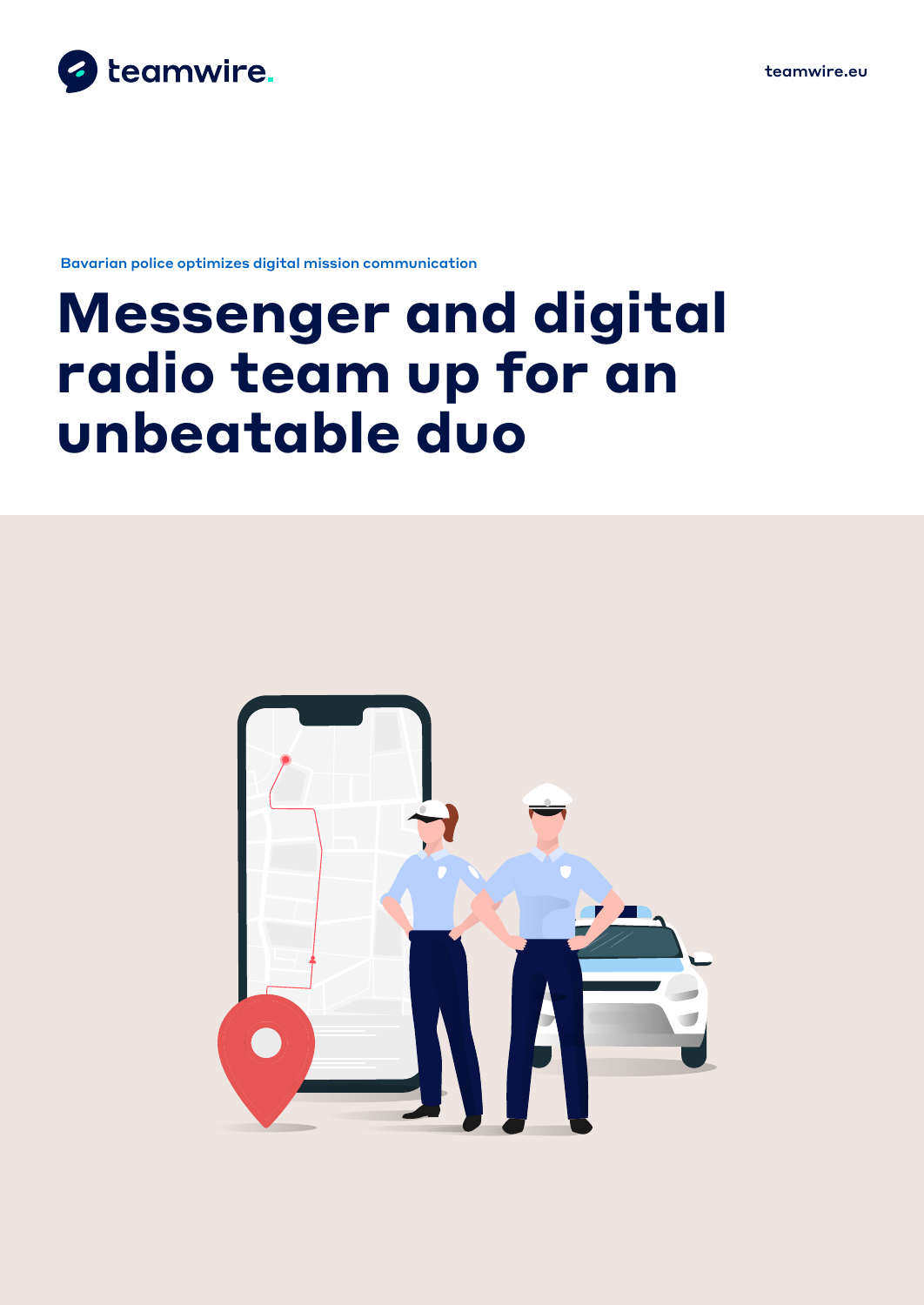With around 44,000 employees, the Bavarian Police is one of the largest police authorities in Germany. It is divided into various police headquarters, inspectorates and districts, and is responsible for danger prevention and law enforcement. In order to optimally complement the leading means of communication, digital radio, and at the same time meet all police security standards, the Bavarian Police relies on the GDPR-compliant business messaging app Teamwire.

—

—

### **INITIAL SITUATION. INCONSISTENT INFORMATION FLOW**

—

During the 2016 rampage at the Olympia-Shopping Center in Munich, police officers on the scene and in the command staff were confronted with a wide range of challenges. A lot of information - including multimedia information - had to be made available to all emergency forces within a very short time. However, this was only possible to a limited extent via digital radio, which resulted in a partially inconsistent information situation.



**REQUIREMENT. SECURE MESSENGER AS AN OPTIMAL EXTENSION**

**"It quickly became clear that a supporting communications solution was needed for an optimized operational communication. On the one hand, this had to be GDPRcompliant, meet our high police security standards and fulfill our compliance regulations. On the other hand, it had to be highly functional and easy to use."**

**— Alexander Stöbrich,** IuK-Coordination Office of the Bavarian Police

Moreover, the application had to be able to be used on both smartphones and desktop PCs. The Bavarian police became aware of Teamwire's secure messenger through their mobile communications contract partner, which convinced them.

#### **IMPLEMENTATION. OKTOBERFEST AS A STRESS TRIAL**

Before Teamwire was deployed throughout Bavaria in 2017, there were several trial phases. The first trial run with 80 installations took place during the Oktoberfest 2016. An extended test run with around 300 installations revealed optimization needs, such as expanding the maximum group size from 50 to 300 participants and adapting the login mask. To facilitate mission control, it should be possible to log in with the radio call name from digital radio.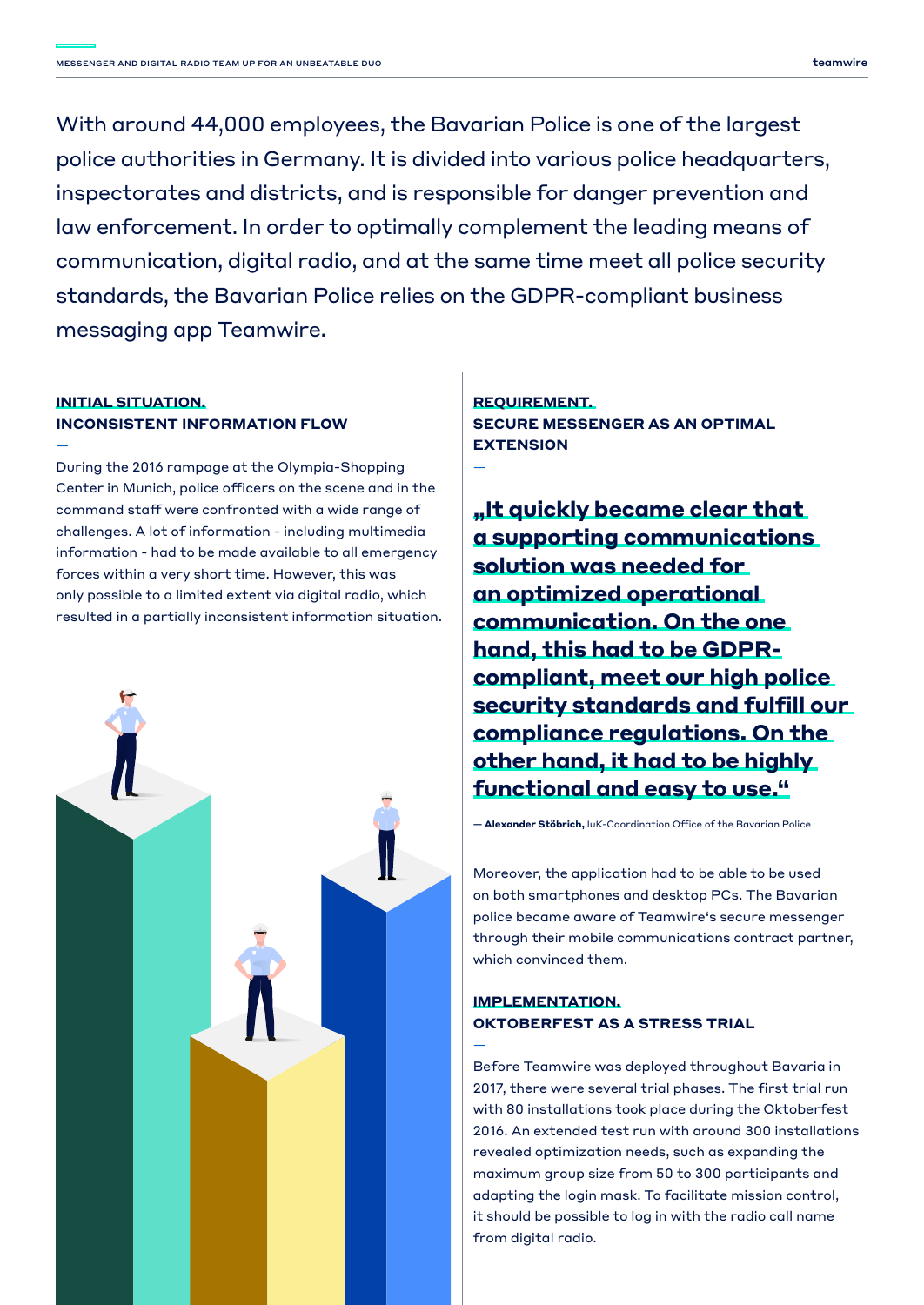

#### Branch

Blue-Light Organization

#### Company Size

approx. 44.000 Employees

#### **Objectives**

Ensure consistent and faster information sharing to improve mission communication and coordination

#### **Challenges**

Establish interaction between digital radio and Teamwire as a means of communication, meet high police security standards

#### **Results**

—

—

Uniform information situation, optimized operational communication and coordination, faster search successes

#### **CREATE TRUST AND INCREASE USER ACCEPTANCE**

To ensure that the emergency services quickly accepted Teamwire, it was important to create an understanding of data privacy and to communicate the added value of the messenger. For this purpose, in addition to employee training, there was and still is at least one person responsible at each office, a so-called "multi(plikator)", who acts as a contact person. In the meantime, it is not only the protective police who make active use of Teamwire, but also the closed units, the criminal investigation department and the executives who rely on the messenger.

#### **IMAGES SAY MORE THAN A THOUSAND WORDS**

In addition to operation-specific chat groups for operational sections, such as East, Central, West and North, the Bavarian police also use a separate group

chat for each operation in order to distribute all relevant information to those responsible. If a gas station robbery occurs, for example, the officer can film or photograph a video sequence from the surveillance camera and then distribute it as a mugshot. Without Teamwire, they would have to communicate the description of the person verbally to the operations center, which in turn would pass it on as a radio message or written message.

**"Sharing photos and videos in Teamwire solves the senderand-receiver problem. Not everyone has the same picture in mind when they hear a verbal description. Teamwire changes that."**

**— Thomas Lachmann,** Senior police officer at the Operations Department at the Central Franconia Police Headquarters and promoter of the program "Mobile Police"



#### **DATA PROTECTION HAS PRIORITY**

In order to meet all data protection requirements, the administrator closes mugshot chats as soon as they become obsolete. Furthermore, all chats are automatically deleted after predefined intervals. Data created in Teamwire is fully encrypted at all times.

## **"Teamwire not only guarantees us maximum data sovereignty, but also in terms of data privacy and security."**

**— Alexander Stöbrich**

—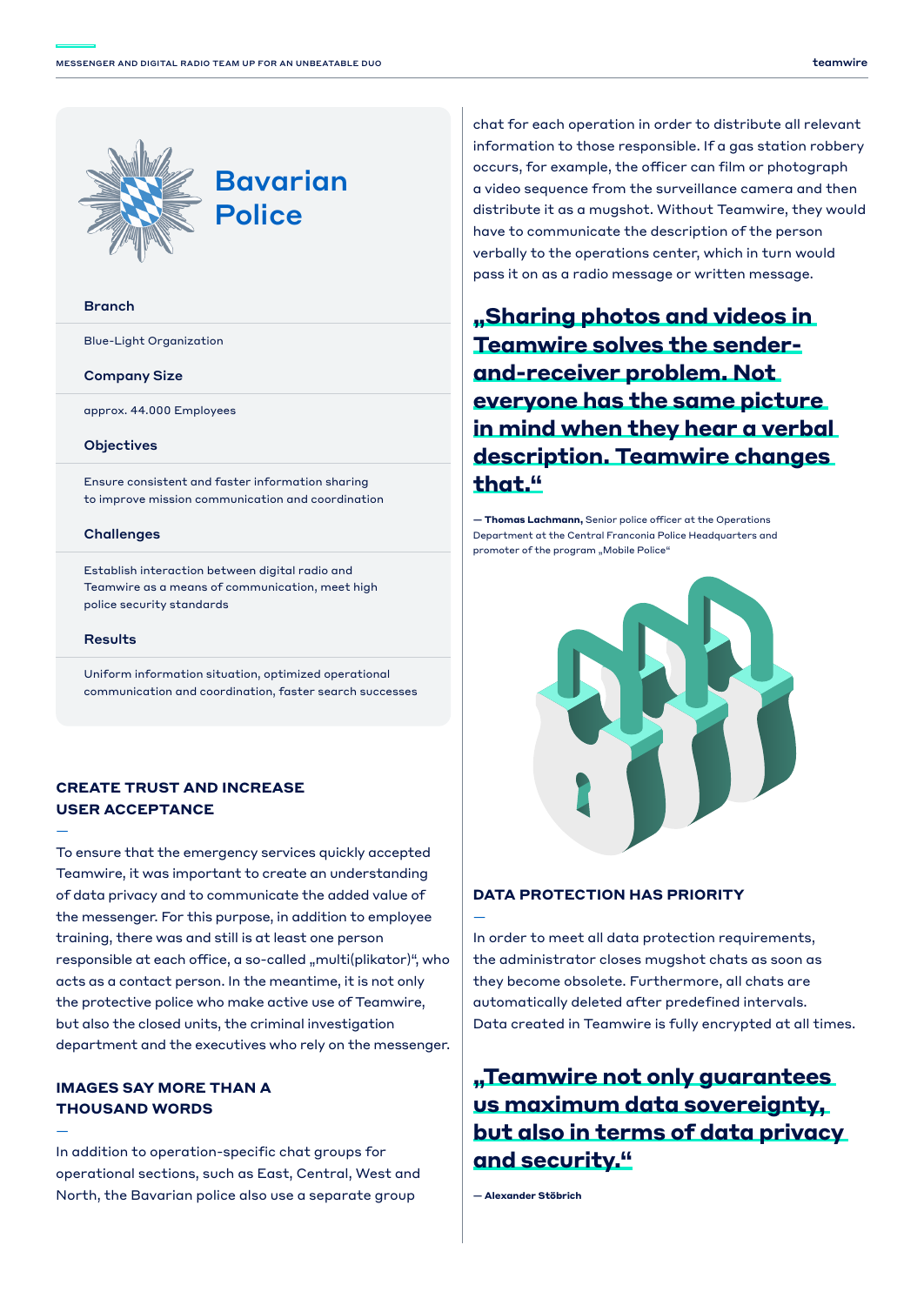### **RESULT. FASTER SEARCH SUCCESSES AND FUTURE PLANS**

Thanks to Teamwire, the Bavarian police can achieve faster search successes, especially in missing persons cases. It has thus established a complementary solution to digital radio that sustainably improves mission communication and coordination. For the future, the Bavarian police not only plan to introduce further functions, but also to increase the number of installations. It currently uses Teamwire on around 20,000 smartphones; more are to follow.

# **"Together, digital radio and secure messenger become an unbeatable duo."**

**— Thomas Lachmann**

—

—

#### **WHEN CHOOSING A MESSENGER, BLUE-LIGHT ORGANIZATIONS SHOULD CONSIDER THAT**

**1.** the data is hosted by a German provider in an ISO 27001-certified data center and is encrypted end-to-end. This ensures that the GDPR and the Federal Data Protection Act apply.

2. individual use cases are covered with the provided features, such as distribution lists, alerts, live locations and image blur tools.

3. there is a professional administrator portal to centrally control user administration and rights distribution. It should also be possible to define communication guidelines and archive chats in an audit-proof manner.

4. an open API is available to enable bidirectional connection of third-party systems and ensure full integration into the IT landscape.



With its DSGVO-compliant business messaging app of the same name, Teamwire GmbH specializes in secure, fast and confident instant messaging for companies, public authorities, blue-light organizations and the healthcare sector. With its holistic communication hub, Teamwire enables productive, intuitive and innovative information exchange between mobile and desktop workers, as well as with external contacts (partners, customers, etc.). Teamwire offers features specifically designed to meet the needs of organizations, allows professional administration by IT administrators, and ensures maximum security and privacy.

Contact us! Mail: sales@teamwire.eu Phone: +49 (0)89 122 129 921 Website: teamwire.eu